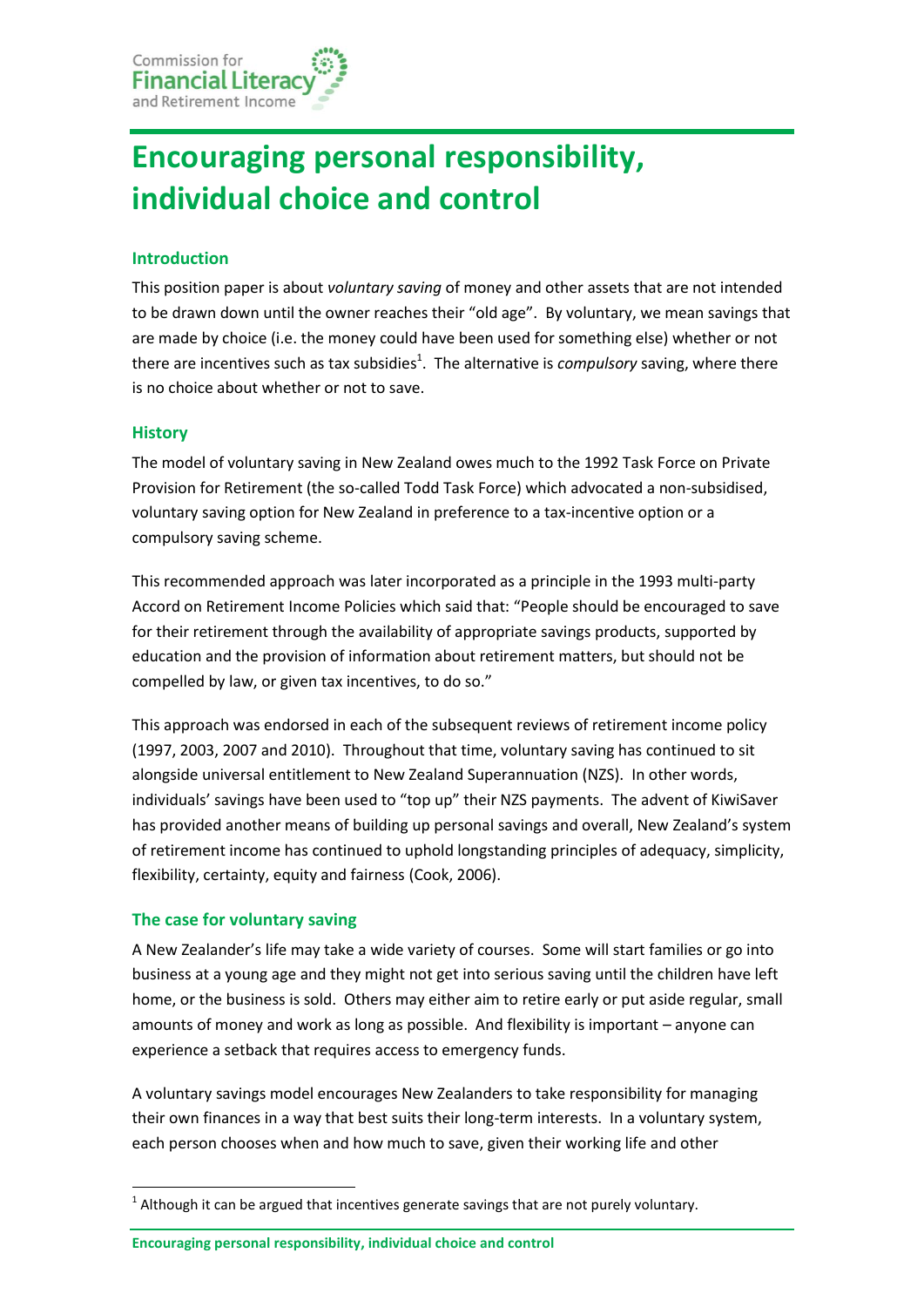

circumstances. However, the voluntary model only works if a number of elements are in place:

- Individuals and families are able to earn enough income for them to save
- A good level of financial literacy among the population and access to sound financial advice to support their choices
- A well-functioning and regulated financial market that is transparent and trustworthy
- A generally tax-neutral saving and investment environment to avoid distortions in decision making and
- A basic guaranteed level of income in retirement such as that provided by NZS, to remove the risk of poor investment choices or outcomes driving a saver into absolute poverty in old age (Crossan, 2010)

#### **Compulsion is not the answer**

There are many who still argue that saving for retirement should be compulsory. The grounds for these arguments vary, but are frequently based on beliefs that people won't save, or won't save enough, unless they are compelled to do so. There are also arguments that each generation should be made to pay for its own retirement, or that compulsion is needed to build national savings (Connolly, 2007)<sup>2</sup>.

The above case for voluntary saving has shown that such a "one size fits all" approach is not appropriate because it fails to allow for the diversity of New Zealanders' needs, and reduces choice (Whitehead, 2007). But compulsion can also lead to greater inequality. In a compulsory system, low income people may have to forgo spending on essential items, while wealthier people are able to maintain the same standard of living by simply reducing other forms of savings. In retirement, these inequities are magnified.

Compulsion does not guarantee that people will reach retirement in good financial shape. In Australia where participation is compulsory, the value of net assets increased in the decade before the 2008 global financial crisis but so did debt levels (Infometrics Ltd, 2007) and levels of home ownership are declining, with many retired Australians either paying off a mortgage or renting (Rothman, 2011; Roy Morgan, 2011).

A compulsory system can be expensive because of the need to ensure compliance and because tax incentives are often still required to help make compulsion acceptable. With compulsion, there is little incentive for regulators and the finance industry to reduce complexity, increase transparency and allow for comparability of superannuation products (Cooper & Review Panel, 2010). Compulsion can also encourage savers to "set and forget" their contributions rather than reviewing them from time to time to check performance or "fit" with changing circumstances. In Australia a great many fund members, and particularly those a long way from retirement, do not take a keen interest in their superannuation (Fear & Pace, 2008).

**.** 

 $2$  See position papers on "Intergenerational equity (cohort self-funding)" and "Fiscal restraint and investment".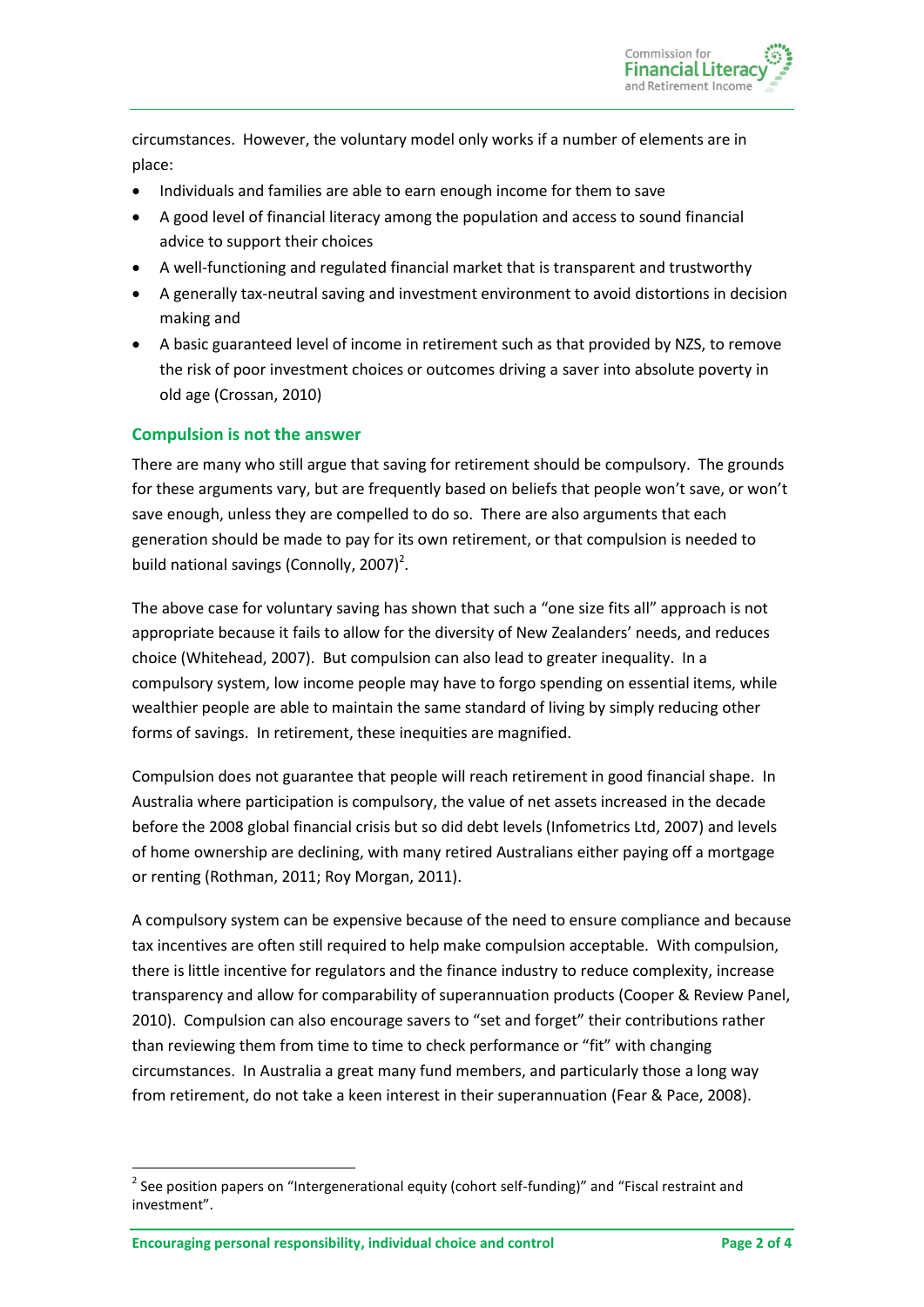In a voluntary system, financial services providers have to work harder to get customers, and to keep them. The Todd Task Force put it this way:

…voluntary provision can be seen as the fairest of the three options for all industry participants since it maintains an environment that does not favour one form of saving over another. The improved voluntary regime will allow all parts of the saving industry to compete on an equal basis. This should produce better returns for savers if only through reduced management expenses, In turn this will attract more savers and greater earnings for the whole industry*.*

The task force also noted that a likely outcome of a compulsory savings system would be the introduction of means testing for NZS. This would represent a fundamental change to the system of retirement income that has served New Zealand so well over several decades.

### **Conclusions**

While there are strong arguments for many New Zealanders to save in order to "top up" their income from New Zealand Superannuation, there is no compelling argument for making those savings compulsory. The downside risks of compulsion outweigh the likely benefits, particularly for less well-off people. Compulsion is likely to create pressure to means test NZS, and would remove competitive pressures from the marketplace.

A better approach is for a financially literate population to voluntarily choose to save in ways that meet their own individual or household needs. It is also important to focus on policies that grow incomes and to ensure that savers are getting good value from the schemes they already have (Scobie, Gibson et al., 2004; Coleman, 2006).

Finally, retention of the mix of voluntary private schemes and publicly-funded NZS is essential so that New Zealanders can be confident of a basic income "floor" for those who are either unable to save, or suffer from poor savings outcomes.

### **References**

- Coleman, A. (2006). The Life-Cycle Model, Savings and Growth. *Housing, Savings, and the Household Balance Sheet*. Wellington, Reserve Bank of New Zealand: 29.
- Connolly, E. (2007). *The Effect of the Australian Superannuation Guarantee on Household Saving Behaviour.* Reserve Bank of Australia.
- Cook, L. (2006). *Questions for our times about retirement saving and pensions*. Wellington, Retirement Commission.
- Cooper, J. & Review Panel (2010). *Super System Review: Final Report Part One (Overview and Recommendations)*. Canberra: 168.
- Crossan, D. (2010). *Review of Retirement Income Policy.* Wellington, Retirement Commission: 144.